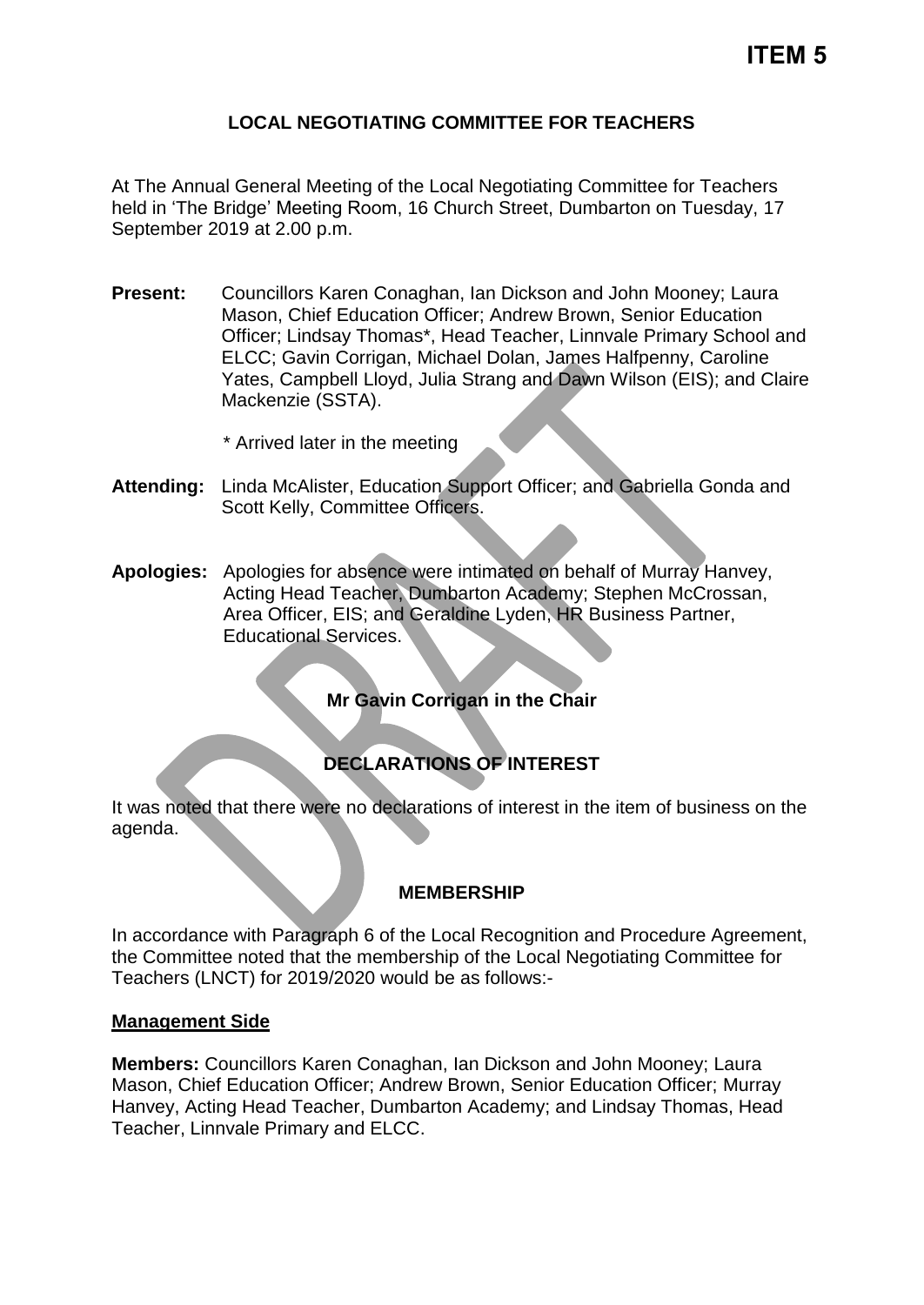**Substitutes for any member of the Management Side:** Geraldine Lyden, HR Business Partner (until December 2019); Louise Hastings, HR Business Partner (from December 2019); and Linda McAlister, Education Support Officer.

### **Teachers' Side**

**Members:** Gavin Corrigan, Michael Dolan, James Halfpenny, Campbell Lloyd, Julia Strang, Dawn Wilson and Caroline Yates (all EIS); and Claire Mackenzie (SSTA).

**Substitute for any member of the Teachers' Side:** Karen Jakeman (EIS).

**Advisers:** Stephen McCrossan, Area Officer (EIS); and Euan Duncan, Professional Officer (SSTA).

Ms Thomas entered the meeting at this point.

# **CHAIR AND VICE CHAIR**

In accordance with Paragraph 9 of the Local Recognition and Procedure Agreement, the Committee noted that in this, the seventeenth year of the LNCT, Councillor Karen Conaghan would assume the position of Chair for the Management Side and Gavin Corrigan would assume the position of Vice Chair for the Teachers' Side.

## **Councillor Karen Conaghan in the Chair**

## **MINUTES OF PREVIOUS MEETING**

The Minutes of Meeting of the Local Negotiating Committee for Teachers held on 18 June 2019 were submitted and approved as a correct record, subject to the name 'Christopher Lloyd' in the sederunt being amended to 'Campbell Lloyd'.

# **SCHOOL TERM DATES/ACADEMIC CALENDAR 2020/2021**

A report was submitted by the Joint Secretaries seeking agreement for setting the academic calendar for Teachers and Associated Professionals for the session 2020/2021. It was noted that an Erratum Notice containing revised versions of the appendices to the report had been issued in advance of the meeting.

Following discussion and having heard both Sides, the Committee agreed:-

- (1) to note that a consultation process was underway to seek views from educational establishments on the preferred option for the school term dates for 2020/2021 (as detailed in the Appendices to the report);
- (2) that following the consultation process with educational establishments, representatives from the Management Side would meet with the TU